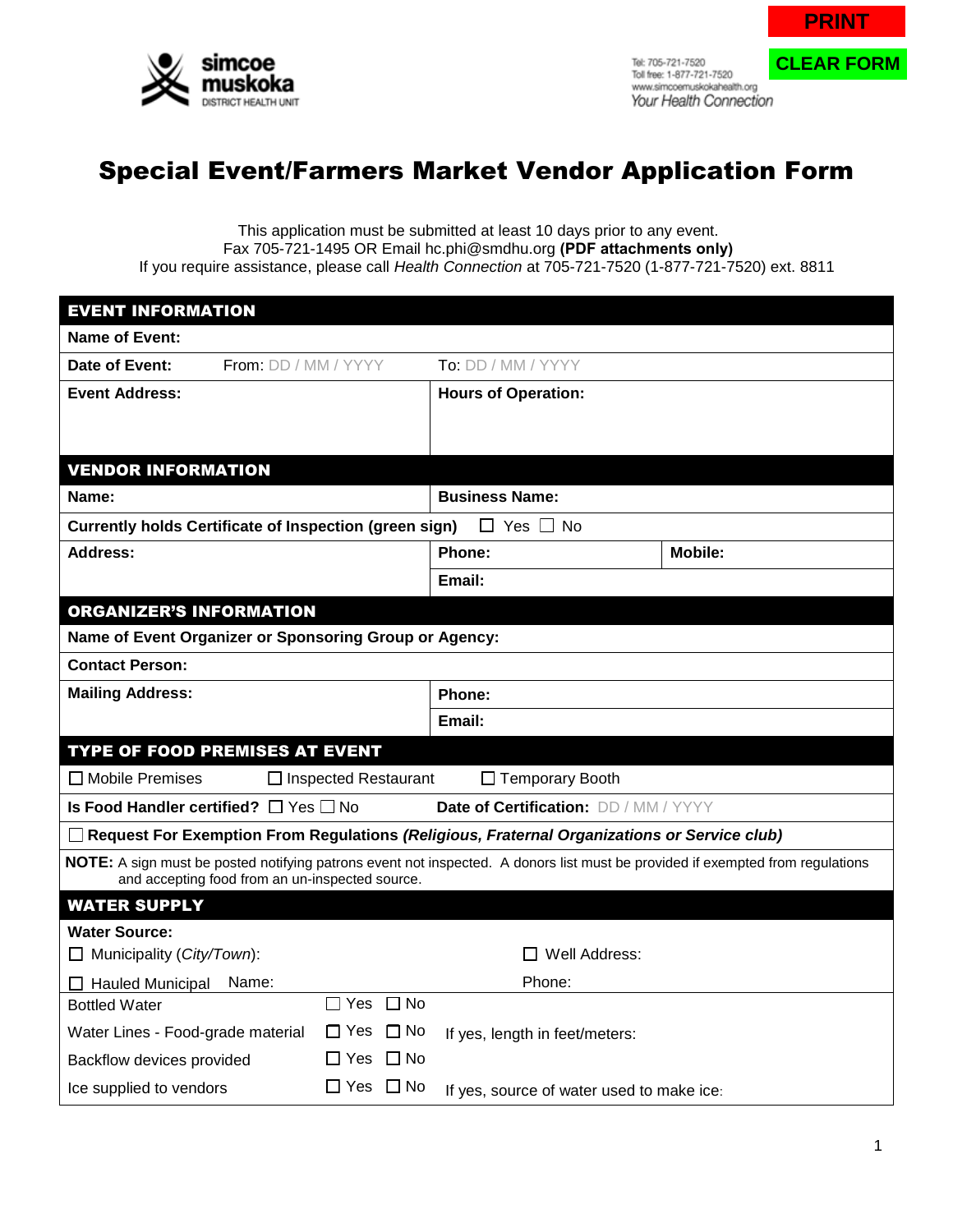

Tel: 705-721-7520<br>Toll free: 1-877-721-7520<br>www.simcoarruskokahaalth.org<br>Your Health Connection

| <b>HYDRO</b>                                                                                             |                             |                                          |                                                                                                      |                                                                                                          |                    |                            |                                                  |                                    |                                         |        |   |
|----------------------------------------------------------------------------------------------------------|-----------------------------|------------------------------------------|------------------------------------------------------------------------------------------------------|----------------------------------------------------------------------------------------------------------|--------------------|----------------------------|--------------------------------------------------|------------------------------------|-----------------------------------------|--------|---|
| <b>Power Supply:</b>                                                                                     |                             |                                          |                                                                                                      |                                                                                                          |                    |                            |                                                  |                                    |                                         |        |   |
| $\Box$ Municipality (City/Town):                                                                         |                             |                                          |                                                                                                      |                                                                                                          | ΙI                 | Generator                  |                                                  |                                    |                                         |        |   |
| $\Box$ Premises Name:                                                                                    |                             |                                          |                                                                                                      |                                                                                                          | $\Box$ N/A         |                            |                                                  |                                    |                                         |        |   |
| Electricity available                                                                                    |                             |                                          | $\Box$ Yes $\Box$ No                                                                                 |                                                                                                          | Refrigerated truck |                            | $\Box$ Yes $\Box$ No                             |                                    |                                         |        |   |
| Backup power available                                                                                   |                             | $\Box$ Yes $\Box$ No                     |                                                                                                      | Power cords                                                                                              |                    |                            | $\Box$ Yes $\Box$ No                             |                                    |                                         |        |   |
| <b>WASTE WATER &amp; GARBAGE DISPOSAL</b>                                                                |                             |                                          |                                                                                                      |                                                                                                          |                    |                            |                                                  |                                    |                                         |        |   |
| Method of Waste Water Disposal:                                                                          |                             |                                          |                                                                                                      |                                                                                                          |                    |                            |                                                  |                                    |                                         |        |   |
| Other, specify:<br>$\Box$ Holding tank                                                                   |                             |                                          |                                                                                                      |                                                                                                          |                    |                            |                                                  |                                    |                                         |        |   |
| $\Box$ Waste water containers                                                                            |                             |                                          |                                                                                                      | □ None available, please explain:                                                                        |                    |                            |                                                  |                                    |                                         |        |   |
| <b>FOOD SOURCES AND STORAGE</b>                                                                          |                             |                                          |                                                                                                      |                                                                                                          |                    |                            |                                                  |                                    |                                         |        |   |
| Food from (choose all that                                                                               |                             |                                          |                                                                                                      | $\Box$ Inspected source                                                                                  |                    | ГT                         | Restaurant                                       |                                    |                                         |        |   |
| apply)                                                                                                   |                             |                                          | $\Box$                                                                                               | Inspected home based<br><b>Community Hall</b><br>ப                                                       |                    |                            |                                                  |                                    |                                         |        |   |
|                                                                                                          |                             |                                          |                                                                                                      | Other, specify                                                                                           |                    |                            |                                                  |                                    |                                         |        |   |
| *Attach most recent Inspection Report to this application                                                |                             |                                          |                                                                                                      |                                                                                                          |                    |                            |                                                  |                                    |                                         |        |   |
| How will food be transported<br>to the event?                                                            |                             |                                          | $\Box$ Cooler with ice<br>$\Box$ Insulated container<br>$\Box$ Other:<br>$\Box$ Refrigerated vehicle |                                                                                                          |                    |                            |                                                  |                                    |                                         |        |   |
| <b>Cold Holding</b>                                                                                      | $\mathcal{L}_{\mathcal{A}}$ |                                          |                                                                                                      | $\Box$ Refrigerated Truck<br>$\Box$ Cooler with ice (4°C or lower)<br>$\Box$ Refrigerator (4°C or lower) |                    |                            |                                                  |                                    |                                         |        |   |
| <b>Equipment</b>                                                                                         | N/A                         |                                          |                                                                                                      | $\Box$ Other:<br>□ Chest Freezer (-18°C or lower)                                                        |                    |                            |                                                  |                                    |                                         |        |   |
| $\Box$<br>$\Box$ BBQ/grill<br>Cooking                                                                    |                             | $\Box$ Stove<br>$\Box$ Deep Fryer        |                                                                                                      |                                                                                                          |                    | $\Box$ Oven                |                                                  |                                    |                                         |        |   |
| <b>Equipment</b>                                                                                         | N/A                         | $\Box$ Microwave                         |                                                                                                      | $\square$ Smoker<br>$\Box$ Rotisserie                                                                    |                    |                            |                                                  |                                    | $\Box$ Other:                           |        |   |
| <b>Hot Holding</b>                                                                                       | $\Box$<br>$\Box$ BBQ/grill  |                                          |                                                                                                      | $\Box$ Oven<br>$\Box$ Chafing Dish<br>$\Box$ Steam table                                                 |                    |                            |                                                  |                                    |                                         |        |   |
| <b>Equipment</b>                                                                                         | N/A                         | $\Box$ Heat Lamp                         |                                                                                                      | $\Box$ Other:<br>$\Box$ Crock Pot                                                                        |                    |                            |                                                  |                                    |                                         |        |   |
| Indicate (check) what type of equipment you will have on-site during the event:                          |                             |                                          |                                                                                                      |                                                                                                          |                    |                            |                                                  |                                    |                                         |        |   |
| $\Box$ Hand washing station                                                                              |                             |                                          |                                                                                                      | $\Box$ Liquid soap and paper towel                                                                       |                    |                            | $\Box$ Two compartment utensil washing station   |                                    |                                         |        |   |
| $\Box$ Garbage container                                                                                 |                             |                                          |                                                                                                      | $\Box$ Probe thermometer                                                                                 |                    |                            | $\Box$ Three compartment utensil washing station |                                    |                                         |        |   |
| $\Box$ Waste water holding tank<br>Potable water tank                                                    |                             |                                          |                                                                                                      | $\Box$ Sanitizing solution for dishes/equipment                                                          |                    |                            |                                                  |                                    |                                         |        |   |
| $\Box$ Sanitizer test strips<br>$\Box$ Thermometer in cold holding units<br>$\Box$ Extra, clean utensils |                             |                                          |                                                                                                      |                                                                                                          |                    |                            |                                                  |                                    |                                         |        |   |
| $\Box$ Other:                                                                                            |                             |                                          |                                                                                                      |                                                                                                          |                    |                            |                                                  |                                    |                                         |        |   |
| Food Sold/Served etc.                                                                                    |                             | <b>Type of Food</b><br>Preparation (e.g. |                                                                                                      | Food<br><b>Precooked</b>                                                                                 |                    | <b>Food Cooked On-site</b> |                                                  | <b>Food Storage</b><br>On-site     |                                         |        |   |
|                                                                                                          |                             | grilling, frying,<br>BBQ, etc.)          | Yes                                                                                                  | No                                                                                                       | Yes                | No                         | Pre-<br>Heating                                  | Hot 60°C<br>$(140°F)$ or<br>higher | Cold 4°C<br>$(40^{\circ}F)$ or<br>lower |        |   |
|                                                                                                          |                             |                                          |                                                                                                      |                                                                                                          | □                  | $\Box$                     | $\Box$                                           | $\Box$                             | $\Box$                                  | □      | □ |
|                                                                                                          |                             |                                          |                                                                                                      |                                                                                                          | $\Box$             | $\Box$                     | $\Box$                                           | $\Box$                             | $\Box$                                  | $\Box$ | □ |
|                                                                                                          |                             |                                          |                                                                                                      |                                                                                                          | □                  | □                          | □                                                | □                                  | □                                       | □      | □ |
|                                                                                                          |                             |                                          |                                                                                                      |                                                                                                          | $\Box$             | $\Box$                     | $\Box$                                           | $\Box$                             | $\Box$                                  | $\Box$ | □ |

*Personal information on this form is collected under the authority of the Health Protection and Promotion Act (HPPA) for the purpose of processing* 2 *an application made under Section 22.1 of the HPPA.*